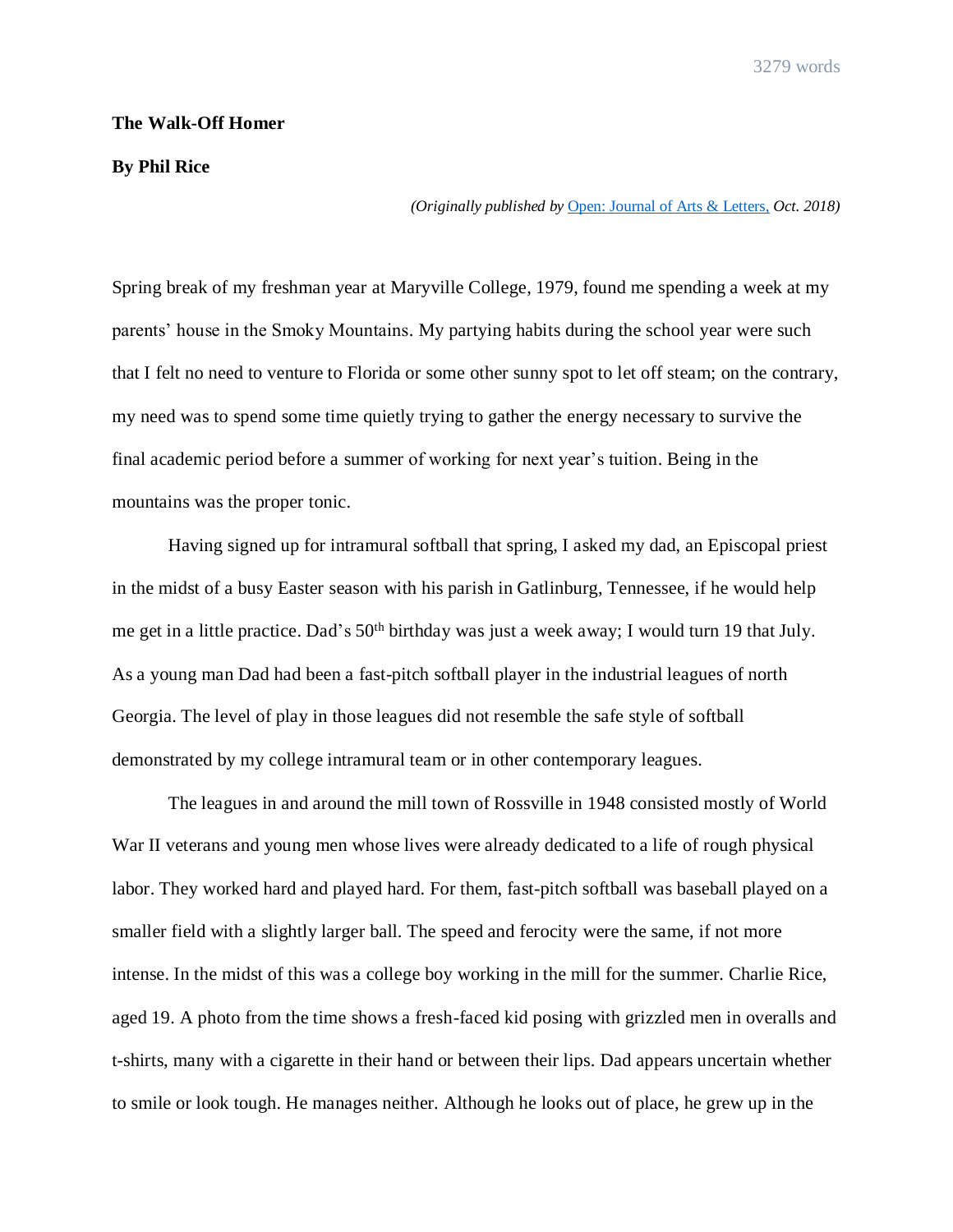mill town. The younger players know him by name, and the older ones know him as Harold Rice's boy. He is welcome in their midst because of this connection and, not incidentally,

because he is an excellent pitcher.

Coming from a family of meager income, Dad was entirely dependent on scholarships and his own earnings to attend college; he didn't have much time for sports or any other recreational pursuits as a student at the University of Chattanooga. But word of his pitching talents spread, and, as a member of the *Sigma Chi* fraternity, when his schedule allowed he was enlisted to help out their struggling fast-pitch softball team. On one such occasion the hapless *Sigma Chi* team was up against the "jock" fraternity, a collection of varsity athletes carrying an undefeated record into that afternoon's game. There were audible snickers from the musclebound opponents when the skinny kid ambled to the mound. They had not seen this player before, but they weren't worried. No other team in the league ever came close to defeating the powerful champs. But after the first three batters went down swinging, they suspected a ringer. After verifying he was indeed a *Sigma Chi* and on the official roster, the game resumed.

For five innings the score remained tied at 0 to 0 before a *Sigma Chi* batter managed a single in the fifth. With two out and a man on first, the skinny pitcher stepped to the plate. Crack. The ball shot on a straight line past the outfielders. There was no fence in the outfield, so the fielders could chase after the ball, and chase they did. The runner on first crossed the plate and the pitcher rounded second intent on going all the way home, but the third base coach held him at third, saying "save your arm Charlie." He reluctantly obeyed, and a few seconds later the ball reached home plate. "I could have made it. That should have been a home run," Dad would say each time he told me that story. And he told the story at least once a year. The final score was 1 to 0, *Sigma Chi*.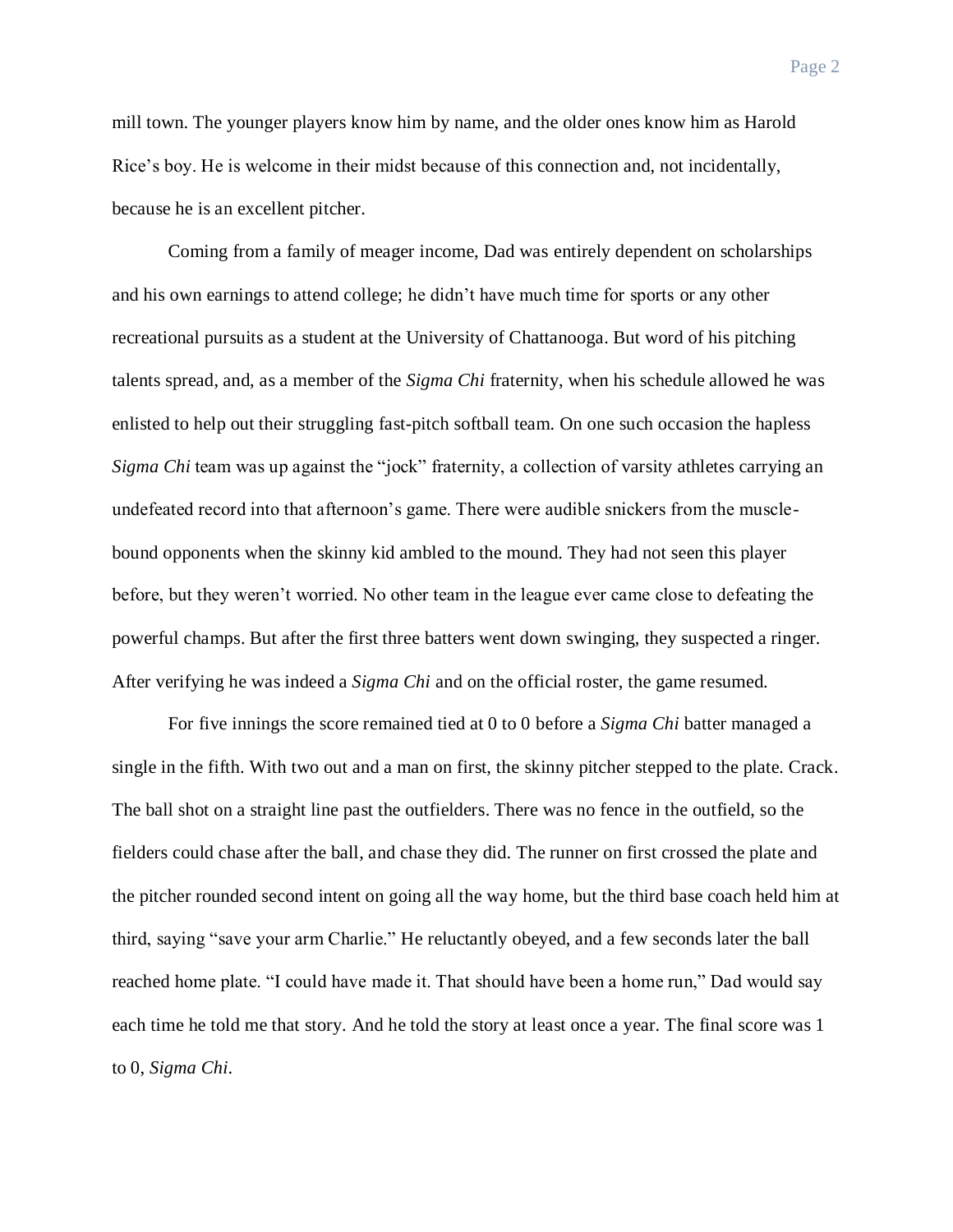Page 3

By the time I was born in 1960, Dad had given up any athletic activities in favor of more cerebral pursuits—except for occasionally demonstrating his skills at pitching a softball. He had bought an over-sized first baseman's mitt and a high quality softball when he was a chaplain at East Tennessee State University in the late 1960s. The ball was strictly for pitching, and the mitt was for whoever he could find brave enough to serve as his catcher. By my early teens I was deemed quick enough to wear the mitt. I was both thrilled and scared at the promotion. Dad had paced out a 43-foot zone in the most level section of our backyard, and a few times each summer we would "play catch," and the first fifteen or twenty minutes were just that—father and son tossing the ball back and forth while chatting. A classic bonding experience.

Then, when he decided his arm was loose enough, he would burn in a dozen or so underhanded gems. He had four main pitches: a sizzling, knee-level fastball straight down the middle; a curveball of similar speed and control; a rising fastball that was deadly because by the time it reached me it was face level; and an off-speed blooper ball that never failed to catch me off guard and crack him up. By the age of 15 I could usually catch his best pitches without ducking out of the way or even visibly flinching. But I had to stay focused. It was serious business.

In the spring of 1979 I was a lean, athletic youth. Years of high school wrestling had left me with a wiry build not unlike my father's at a similar age. According to his assessment, I was more muscular and displayed a quickness he had never possessed. Perhaps that was true, but I did not have his talents on the diamond. Even in the slow-pitch variety of softball I never managed to distinguish myself as anything but adequate as a batter, and the pitching skills I had learned from Dad were useless in the version of play where the idea is to lob the ball softly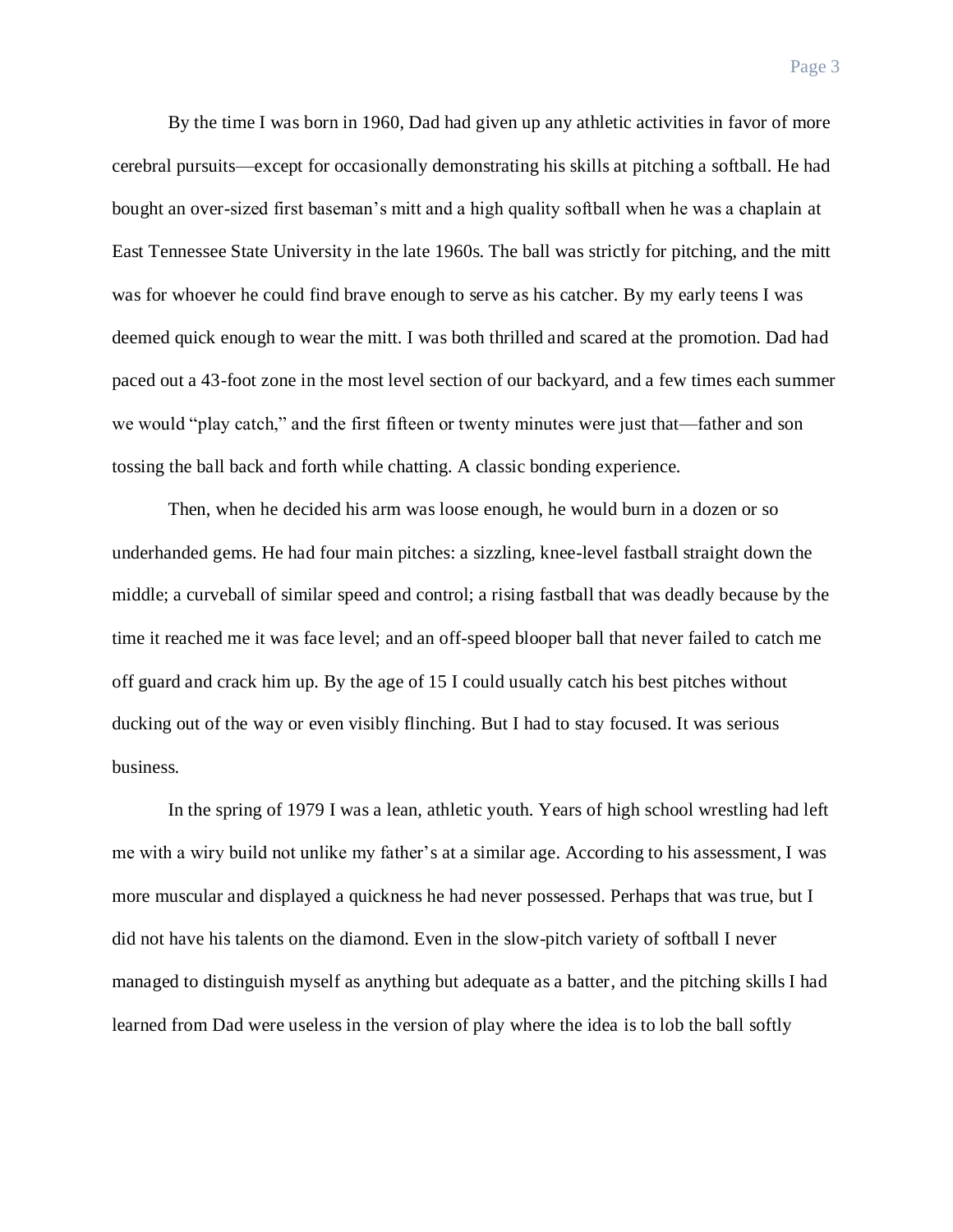toward the batter so the ball could be hit (there are no 1 to 0 shutouts in slow-pitch.) I could run fast and I could catch; those were the only skills I brought to the game.

There were only two days left of my spring break when I asked if he'd like to walk the two blocks to the city park and toss the ball around, maybe let me shag a few flies. He agreed, but said we'd drive. In the storage room attached to the carport I found his old first baseman's mitt on a shelf next to a box of retired Christmas ornaments. The "for pitching only" softball was tucked inside the glove; the two items were always stored as one. An old wooden softball bat, which was part of the original set, was leaning in a corner along with a shovel and some longneglected gardening tools. After placing the softball equipment in the trunk of his '73 Chevy Caprice, I retrieved my own glove — a Joe Morgan signature model — from my bedroom. Dreams of playing up to the standards of my glove had filled my head each summer since the day I bought it with my lawn mowing income as an optimistic 13-year-old. Inside the glove was an old scuffed ball that could be used to hit some grounders and pop-ups for fielding practice.

When I returned to the car Dad was in the driver's seat, smoking a cigarette with the air conditioner on full blast. We drove the two blocks and parked facing the ballfield. In all the years we had tossed around the softball, this would be the first time we had done so on a regulation field. Neither of us remarked on this fact, but we both sat there for an extended moment, looking at the diamond in front of us. Then we got out. Dad started walking toward the field as I retrieved the gear. I set the bat and the scuffed ball near home plate and then handed him the first baseman's mitt before trotting across the infield. He was standing near first base and I was in the area where the shortstop would play. We began tossing the ball back and forth. It had been a couple of years since we last performed this rite of spring. It felt good.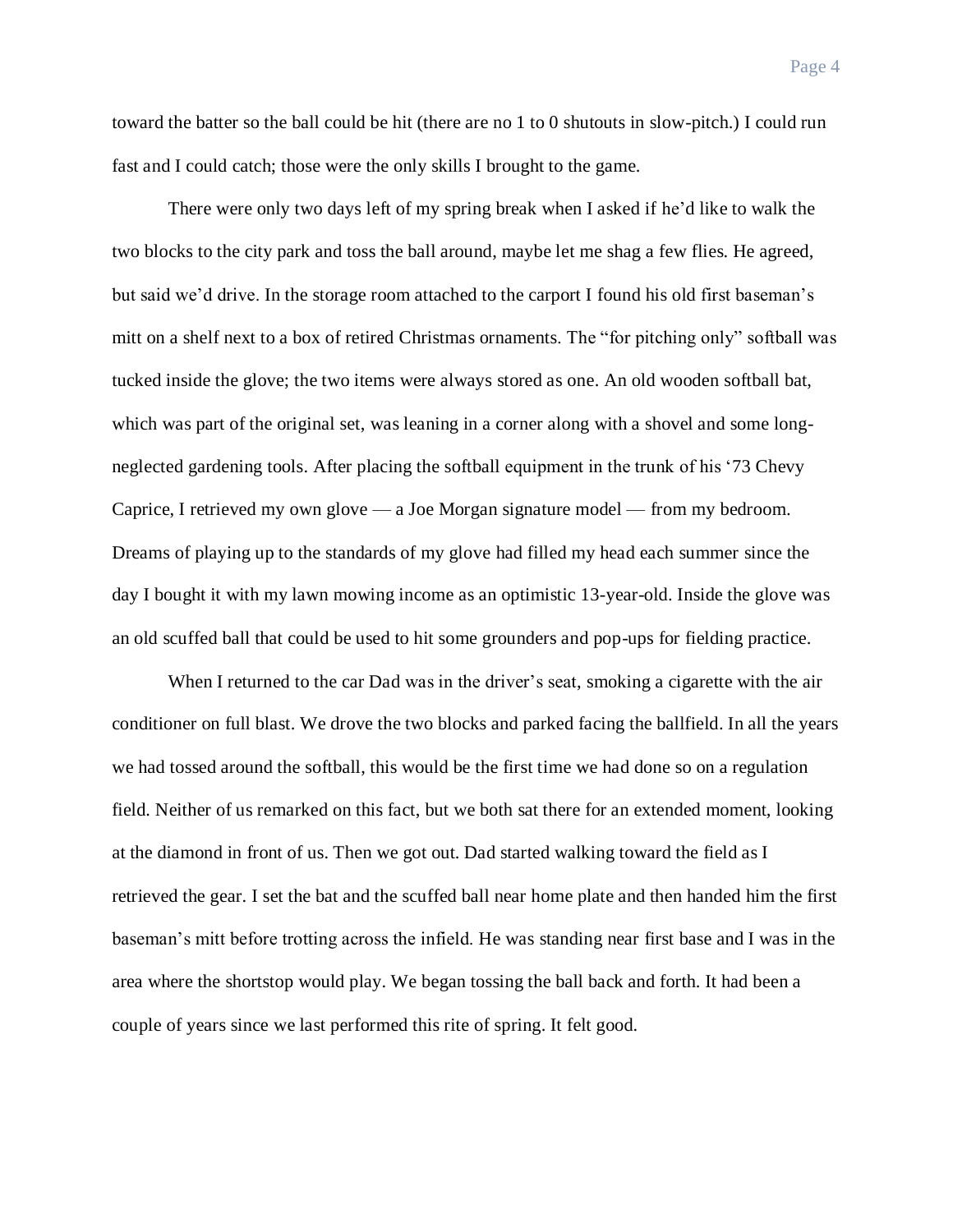Mostly we threw and caught the ball as we might have at any time in our history together. A couple of balls got past me, and I chased them. Likewise, one of my throws was wide and missed Dad's outstretched glove, and I chased it down, too. This was not a previously established rule, but it seemed like the appropriate action in the moment. After a few more tosses I could see he was getting a little winded, and I said, "Ready to pitch a few?" He hesitated, which I had not expected, but then said, "Okay boy." He walked to the pitcher's mound where I handed him my fielder's glove and he gave me the first baseman's mitt, which he always called a catcher's mitt in deference to its actual function. I trotted to home plate, turned around and squatted in the appropriate position with my left arm extended, ready. Dad stood on the mound, which wasn't really raised much but did have an actual pitcher's rubber for him to toe. Again

there was a pause, a hesitance. Then he went into his familiar wind-up motion and fired the ball.

Unlike modern fast-pitch softball hurlers, there was no windmill effect to Dad's wind-up. He pulled his arm back to a three-quarter angle and then whipped the ball underhanded, flicking his wrist as he pushed off his right leg. The combination of a quick wrist and powerful hip muscle did the trick, usually with lethal speed and deadly accuracy. There is an extant film of old-time baseball pitcher Walter Johnson, who played in the early years of the  $20<sup>th</sup>$  century, pitching in a similar fashion, his arm at an angle only slightly higher than Dad's. Johnson was the most intimidating pitcher of his era, and on a comparative scale could still be called the most dominating pitcher to ever play at the top level. Because he played in a time barely recorded on film, his style has been largely ignored in deference to his statistics, but his technique made use of the same motion used by a skilled fast-pitch softball hurler.

Dad's first effort, while it had some heat, veered off a good three feet from the plate. Had there been a right-handed batter he would have had trouble dodging such a pitch, but without a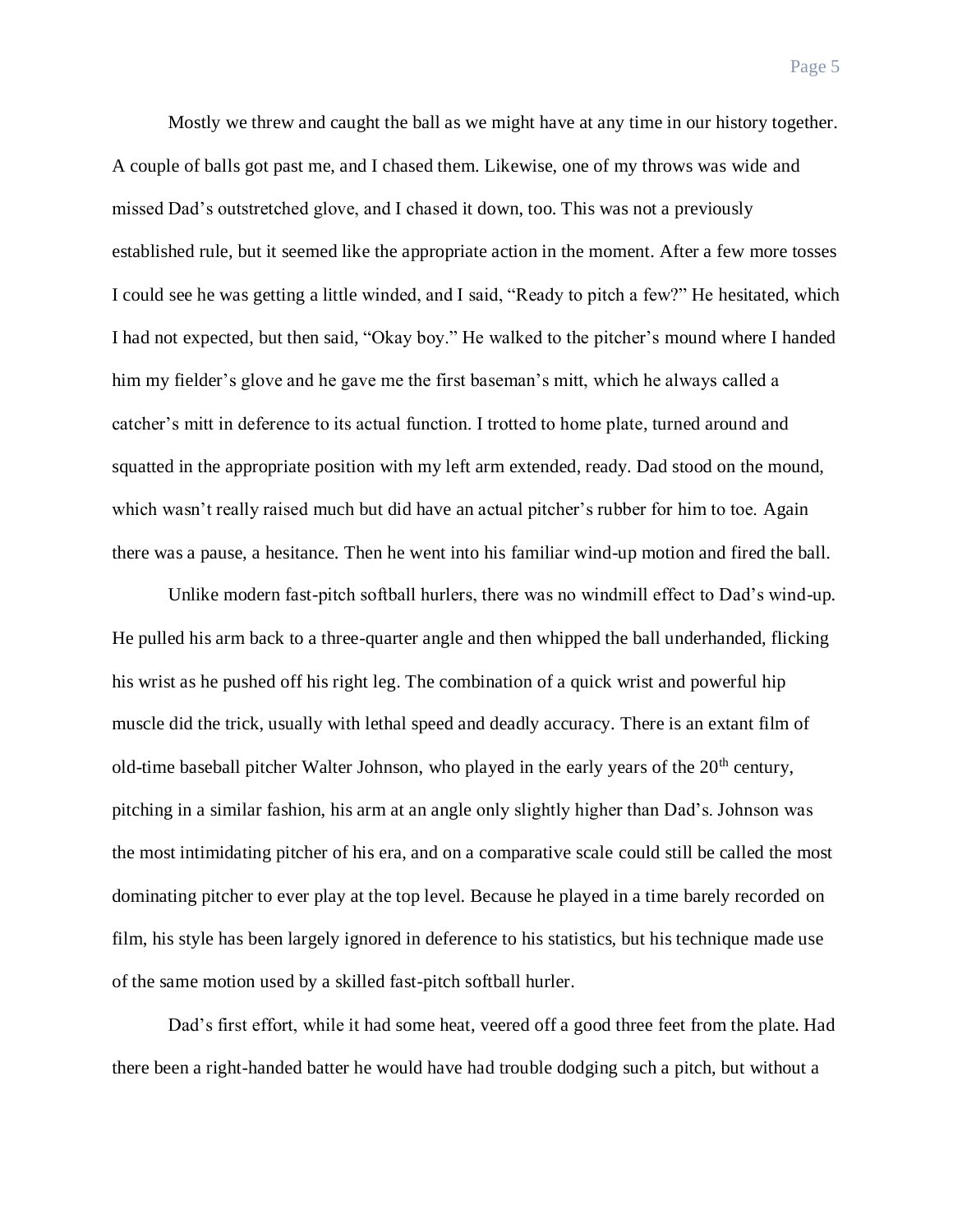hitter in the way I was able to lunge and snag the ball in the webbing. I softly tossed it back without a comment. He caught the lobbed ball with his bare pitching hand, tucked his glove under his armpit and adjusted his new trifocals so they were lower on his nose. Then he stood for several seconds just staring at my waiting glove before whipping his wrist again. The pitch came in two-feet over the plate and landed with a satisfying smack in the mitt, which had not moved. I stood up smiling and said "great pitch Dad" as I tossed the ball back. This time he caught the return throw in his glove and began walking toward the plate.

"That's enough for now. Get out there and I'll hit you a few." I was surprised that the pitching was already over but followed his instructions. He handed me the fielder's glove as I trotted past him on my way to the outfield. Stopping in shallow centerfield, I turned and reflexively bent my knees in a slight crouch and pounded my fist into the Joe Morgan glove.

Dad picked up the bat and took a few practice swings. He bent down awkwardly to scoop up the scuffed ball and then readjusted his trifocals again before stepping to home plate. Standing there with the bat in his right hand and the ball in his left, he briefly scanned the field as if deciding where to place the first fly ball. He did not look like even a casual athlete in that moment. He weighed almost 100 pounds more than he did the day he shutout the jocks for *Sigma Chi*. His physique exuded an aura of power, but his round, protruding stomach belied any suggestion of his being "in shape."

Likewise, his attire gave no hint that he was expecting exercise. He was wearing a polo shirt tucked into casual business slacks with a proper belt. A pack of cigarettes and Zippo lighter, as always, were a visible bulge in the left breast pocket. He had on black dress socks and his shoes were the cheap canvas loafers with rubber soles that he always wore when he wasn't on official business. For him, this was his everyday attire. He did not own a pair of sneakers, sweat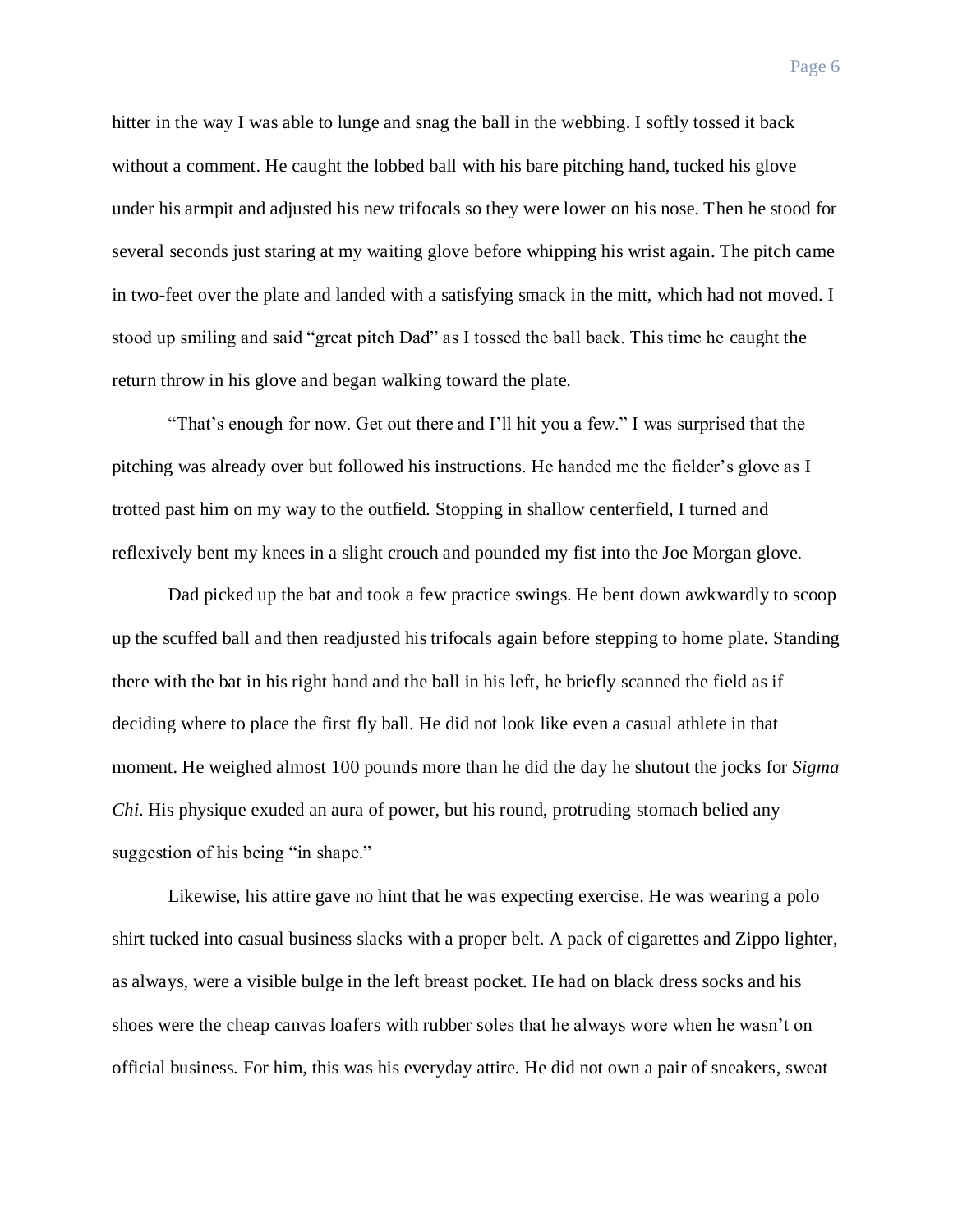pants, or anything else designed for sports. He did not own blue jeans and never wore a collarless shirt except the ever-present white undershirt, which was strictly as underwear. In his world, "sportswear" referred to a style of clothing that would later become known as "business casual." To him it meant no tie or clerical collar required. During his later years, hats were never a consideration, even when playing catch on a sunny day. His hair was carefully coiffed in a thick permanent wave that was brushed up and back and extended to the bottom of his shirt collar. To disturb this aesthetic trademark with a hat was unthinkable.

Unconcerned with any of these observations, Dad positioned his feet and tossed the ball up in the air. As the ball descended he swung the thin softball bat with all of his 230 pounds behind it. The swing was straight and his pivoting hips harkened back to a day when he had been properly coached on making contact with the ball. But he missed. I was reminded of films of Babe Ruth in his last days as a player with the Boston Braves—turning almost a full 360 with his follow-through on a strike. But Dad kept his cool, repeated the process and sent a solid fly ball for me to chase. He followed that with a dozen more, each placed to make sure I had to catch them on the run. Then a line drive went too far to my right for me to grab. It rolled deep into leftfield. I started to jog towards it, but he stopped me.

"Don't worry about that one son. I'll hit one more, then this car is headed to the barn." He liked saying "this car is headed to the barn" instead of "I'm going home." When he was a boy the day's last trolley to the city would have a similar sign in its front window. He explained that to me once; I never heard him explain it to anyone else. He just said it, and even people who had never seen a trolley knew what he meant.

Standing in centerfield I could see the scuffed ball near the tree line that served as the leftfield fence. The woods stopped in left center where a paved walking trail stretched from the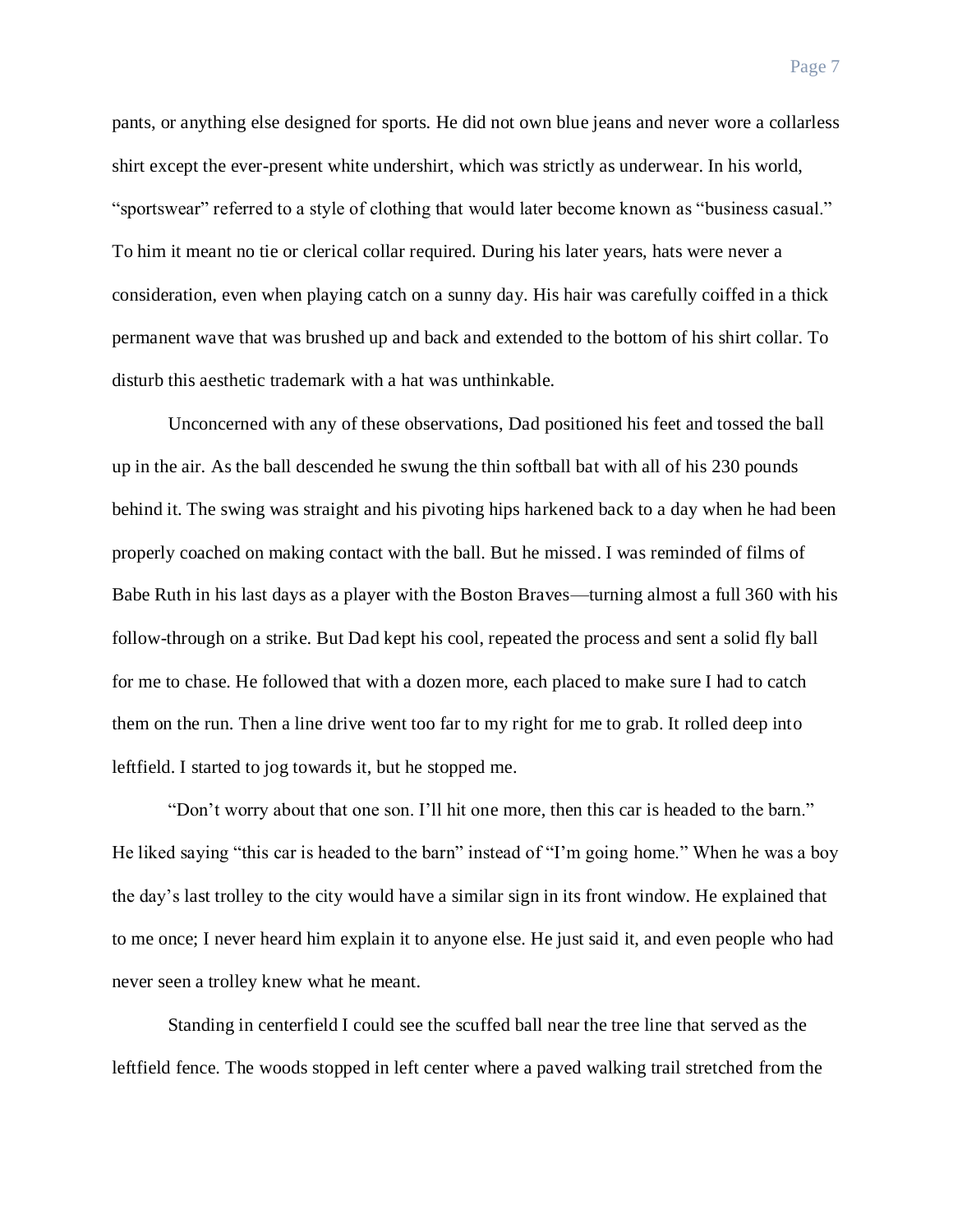park entrance toward the town. The trail itself was generally considered the right and centerfield boundary, though without a proper fence a ball hit that far would conceivably still be in play. In dead center, about twenty feet on the other side of the trail, stood a wooden shed with a tin roof. The door was missing, and a large riding lawn mower was visible inside. Just as Dad let me

know he was ready I noticed a jogger approaching right field on the trail. Not a likely interference given the distance from home plate, but I made a mental note.

Dad was standing with the bat in his right hand, the white "pitching only" ball was in his left hand. He was concentrating like a tennis pro about to serve at Wimbledon. Then he tossed the ball straight up about six feet, which allowed him time to pull the bat back and have both hands placed one over the other at the knob—the classic power hitter's grip. As the ball descended he was able to get full extension of his arms just as his hips pivoted. The crack of the virgin softball striking the sweet spot of the wooden bat sounded like an old-time radio sound effect. I took three steps backwards but knew right away the ball was not going to be within catching range. I stood and followed its arch as it soared over me. The jogger was approaching centerfield by this time, and he watched the ball as it sailed over his head and landed with a thundering crash on the far side of the shed's tin roof. He looked toward us as he continued his slow run, his face wide-eyed and grinning.

For a moment I just stood and stared. That shed had to be at least 350 feet from home plate, maybe 375. And a softball hit with a wooden bat. Damn, Dad. I turned and looked at him standing at the plate, casually leaning against the bat like a walking stick. Then, still shaking my head in astonishment, I silently trotted behind the shed and where I found the ball some fifty feet from where it had bounced off the roof. I placed this once pristine pitching relic, now bearing a single smudge, in the pocket of my glove and trotted back past the shed, over the track, and